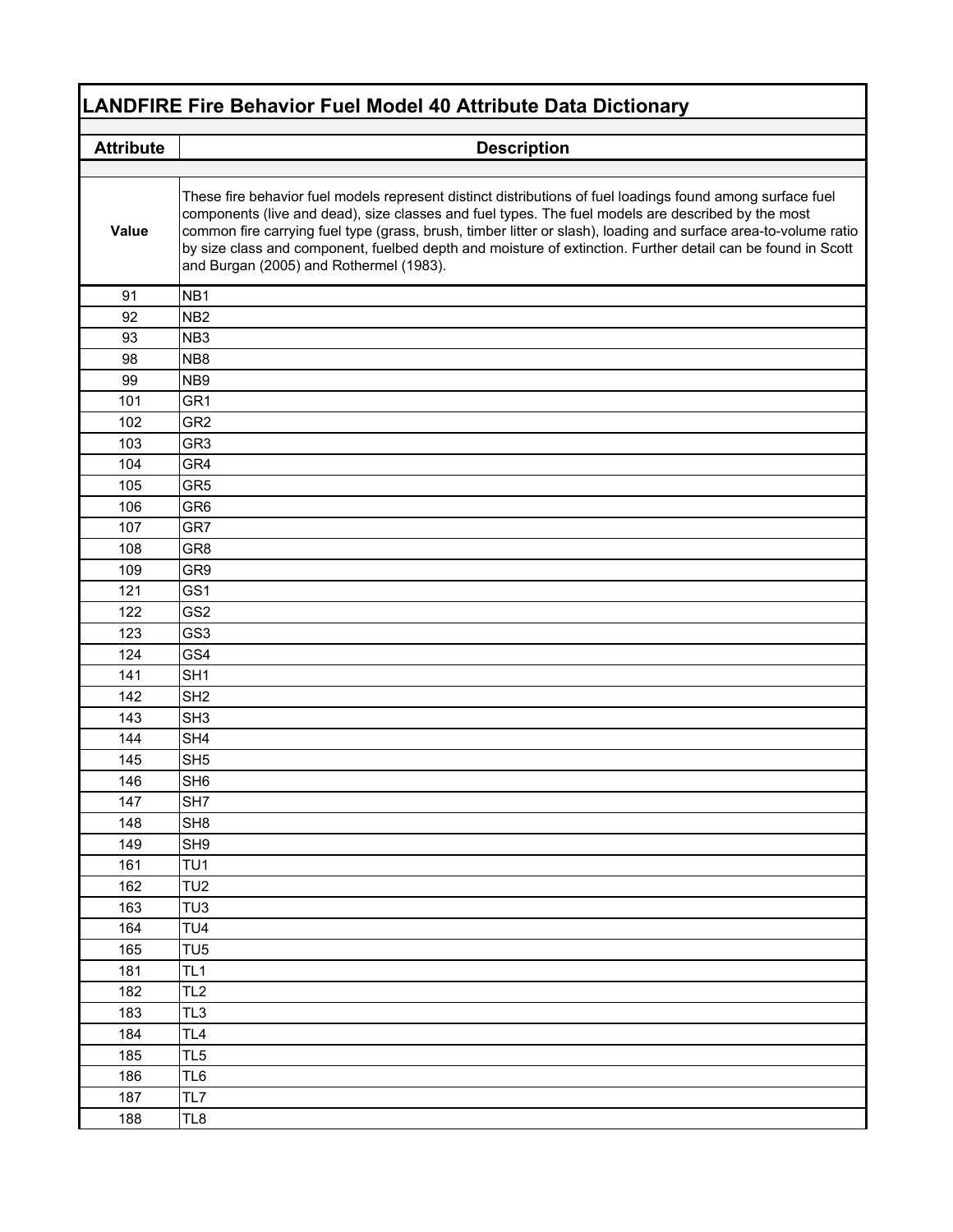| 189              | TL9                                                                                                                                                                                    |
|------------------|----------------------------------------------------------------------------------------------------------------------------------------------------------------------------------------|
| 201              | SB <sub>1</sub>                                                                                                                                                                        |
| 202              | SB <sub>2</sub>                                                                                                                                                                        |
| 203              | SB <sub>3</sub>                                                                                                                                                                        |
| 204              | SB4                                                                                                                                                                                    |
|                  |                                                                                                                                                                                        |
| Count            | number of pixels for the corresponding value                                                                                                                                           |
| <b>FBFM</b>      | Display attribute. FBFM Description                                                                                                                                                    |
| N <sub>B</sub> 1 | Urban/Developed                                                                                                                                                                        |
| NB <sub>2</sub>  | Snow/Ice                                                                                                                                                                               |
| NB <sub>3</sub>  | Agricultural                                                                                                                                                                           |
| NB <sub>8</sub>  | Open Water                                                                                                                                                                             |
| NB <sub>9</sub>  | Barren                                                                                                                                                                                 |
| GR <sub>1</sub>  | Short, sparse dry climate grass is short, naturally or heavy grazing, predicted rate of fire spread and flame<br>length low                                                            |
| GR <sub>2</sub>  | Low load, dry climate grass primarily grass with some small amounts of fine, dead fuel, any shrubs do not<br>affect fire behavior                                                      |
| GR <sub>3</sub>  | Low load, very coarse, humid climate grass continuous, coarse humid climate grass, any shrubs do not affect<br>fire behavior                                                           |
| GR4              | Moderate load, dry climate grass, continuous, dry climate grass, fuelbed depth about 2 feet                                                                                            |
| GR <sub>5</sub>  | Low load, humid climate grass, fuelbed depth is about 1-2 feet                                                                                                                         |
| GR <sub>6</sub>  | Moderate load, continuous humid climate grass, not so coarse as GR5                                                                                                                    |
| GR7              | High load, continuous dry climate grass, grass is about 3 feet high                                                                                                                    |
| GR8              | High load, very coarse, continuous, humid climate grass, spread rate and flame length may be extreme if<br>grass is fully cured                                                        |
| GR9              | Very high load, dense, tall, humid climate grass, about 6 feet tall, spread rate and flame length can be<br>extreme if grass is fully cured                                            |
| GS1              | Low load, dry climate grass-shrub shrub about 1 foot high, grass load low, spread rate moderate and flame<br>length low                                                                |
| GS <sub>2</sub>  | Moderate load, dry climate grass-shrub, shrubs are 1-3 feet high, grass load moderate, spread rate high, and<br>flame length is moderate                                               |
| GS3              | Moderate load, humid climate grass-shrub, moderate grass/shrub load, grass/shrub depth is less than 2 feet,<br>spread rate is high and flame length is moderate                        |
| GS4              | High load, humid climate grass-shrub, heavy grass/shrub load, depth is greater than 2 feet, spread rate is<br>high and flame length very high                                          |
| SH <sub>1</sub>  | Low load dry climate shrub, woody shrubs and shrub litter, fuelbed depth about 1 foot, may be some grass,<br>spread rate and flame low                                                 |
| SH <sub>2</sub>  | Moderate load dry climate shrub, woody shrubs and shrub litter, fuelbed depth about 1 foot, no grass, spread<br>rate and flame low                                                     |
| SH <sub>3</sub>  | Moderate load, humid climate shrub, woody shrubs and shrub litter, possible pine overstory, fuelbed depth 2-<br>3 feet, spread rate and flame low                                      |
| SH4              | Low load, humid climate timber shrub, woody shrubs and shrub litter, low to moderate load, possible pine<br>overstory, fuelbed depth about 3 feet, spread rate high and flame moderate |
| SH <sub>5</sub>  | High load, dry climate shrub litter and woody shrubs, heavy load with depth 4-6 feet, spread rate and flame<br>very high, moisture extinction high                                     |
| SH <sub>6</sub>  | Low load, humid climate shrub, woody shrubs and shrub litter, dense shrubs, little or no herbaceous fuel,<br>depth about 2 feet, spread rate and flame high                            |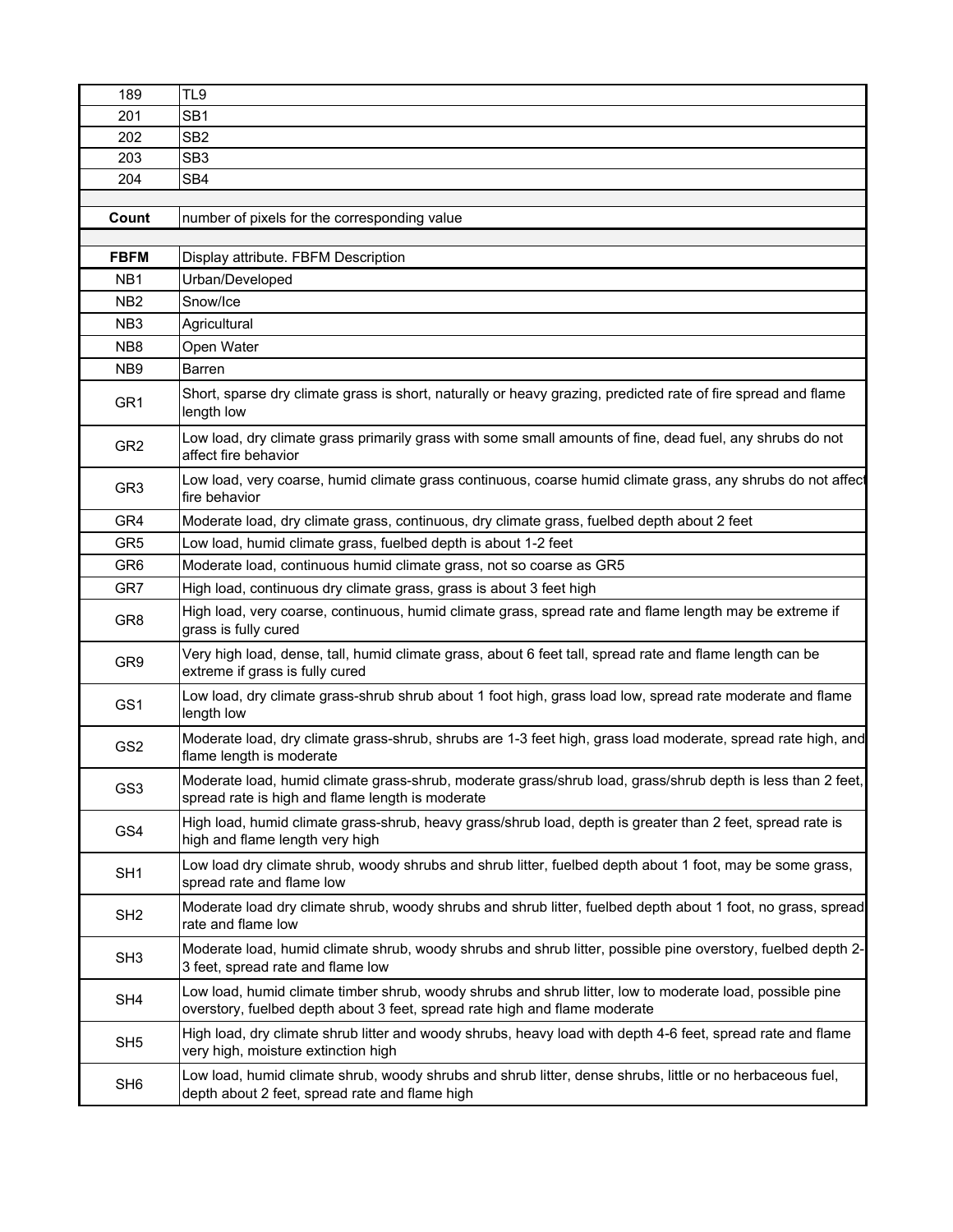| SH <sub>7</sub> | Very high load, dry climate shrub, woody shrubs and shrub litter, very heavy shrub load, depth 4-6 feet,<br>spread rate somewhat lower than SH6 and flame very high                                                                                  |
|-----------------|------------------------------------------------------------------------------------------------------------------------------------------------------------------------------------------------------------------------------------------------------|
| SH <sub>8</sub> | High load, humid climate shrub, woody shrubs and shrub litter, dense shrubs, little or no herbaceous fuel,<br>depth about 3 feet, spread rate and flame high                                                                                         |
| SH <sub>9</sub> | Very high load, humid climate shrub, woody shrubs and shrub litter, dense finely branched shrubs with fine<br>dead fuel, 4-6 feet tall, herbaceous may be present, spread rate and flame high                                                        |
| TU <sub>1</sub> | Low load dry climate timber grass shrub, low load of grass and/or shrub with litter, spread rate and flame low                                                                                                                                       |
| TU <sub>2</sub> | Moderate load, humid climate timber-shrub, moderate litter load with some shrub, spread rate moderate and<br>flame low                                                                                                                               |
| TU <sub>3</sub> | Moderate load, humid climate timber grass shrub, moderate forest litter with some grass and shrub, spread<br>rate high and flame moderate                                                                                                            |
| TU <sub>4</sub> | Dwarf conifer with understory, short conifer trees with grass or moss understory, spread rate and flame<br>moderate                                                                                                                                  |
| TU <sub>5</sub> | Very high load, dry climate timber shrub, heavy forest litter with shrub or small tree understory, spread rate<br>and flame moderate                                                                                                                 |
| TL <sub>1</sub> | Low load compact conifer litter, compact forest litter, light to moderate load, 1-2 inches deep, may represent<br>a recent burn, spread rate and flame low                                                                                           |
| TL <sub>2</sub> | Low load broadleaf litter, broadleaf, hardwood litter, spread rate and flame low                                                                                                                                                                     |
| TL <sub>3</sub> | Moderate load conifer litter, moderate load conifer litter, light load of coarse fuels, spread rate is very low and<br>flame low                                                                                                                     |
| TL <sub>4</sub> | Small downed logs moderate load of fine litter and coarse fuels, small diameter downed logs, spread rate<br>and flame low                                                                                                                            |
| TL <sub>5</sub> | High load conifer litter, light slash or dead fuel, spread rate and flame low                                                                                                                                                                        |
| TL <sub>6</sub> | Moderate load broadleaf litter, spread rate and flame moderate                                                                                                                                                                                       |
| TL7             | Large downed logs, heavy load forest litter, larger diameter downed logs, spread rate and flame low                                                                                                                                                  |
| TL <sub>8</sub> | Long needle litter, moderate load long needle pine litter, may have small amounts of herbaceous fuel, spread<br>rate moderate and flame low                                                                                                          |
| TL <sub>9</sub> | Very high load broadleaf litter, may be heavy needle drape, spread rate and flame moderate                                                                                                                                                           |
| SB <sub>1</sub> | Low load activity fuel, light dead and down activity fuel, fine fuel is 10-20 t/ac, 1-3 inches in diameter, depth <<br>1 foot, spread rate moderate and flame low                                                                                    |
| SB <sub>2</sub> | Moderate load activity fuel or low load blowdown, 7-12 t/ac, 0-3 inch diameter class, depth about 1 foot,<br>blowdown scattered with many still standing, spread rate moderate and flame low                                                         |
| SB <sub>3</sub> | High load activity fuel or moderate load blowdown, heavy dead down activity fuel or moderate blowdown, 7-<br>12 t/ac, 0-.25 inch diameter class, depth > 1 foot, blowdown moderate trees compacted to near the ground,<br>spread rate and flame high |
| SB4             | High load blowdown, heavy blowdown fuel, blowdown is total fuelbed not compacted, foliage and fine fuel stil<br>attached to blowdown, spread rate and flame very high                                                                                |
|                 |                                                                                                                                                                                                                                                      |
| R               | Red color value range 0 - 255                                                                                                                                                                                                                        |
|                 |                                                                                                                                                                                                                                                      |
| G               | Green color value range 0 - 255                                                                                                                                                                                                                      |
| В               | Blue color value range 0 - 255                                                                                                                                                                                                                       |
|                 |                                                                                                                                                                                                                                                      |
| <b>RED</b>      | Red color value range 0 - 1                                                                                                                                                                                                                          |
|                 |                                                                                                                                                                                                                                                      |
| <b>GREEN</b>    | Green color value range 0 - 1                                                                                                                                                                                                                        |